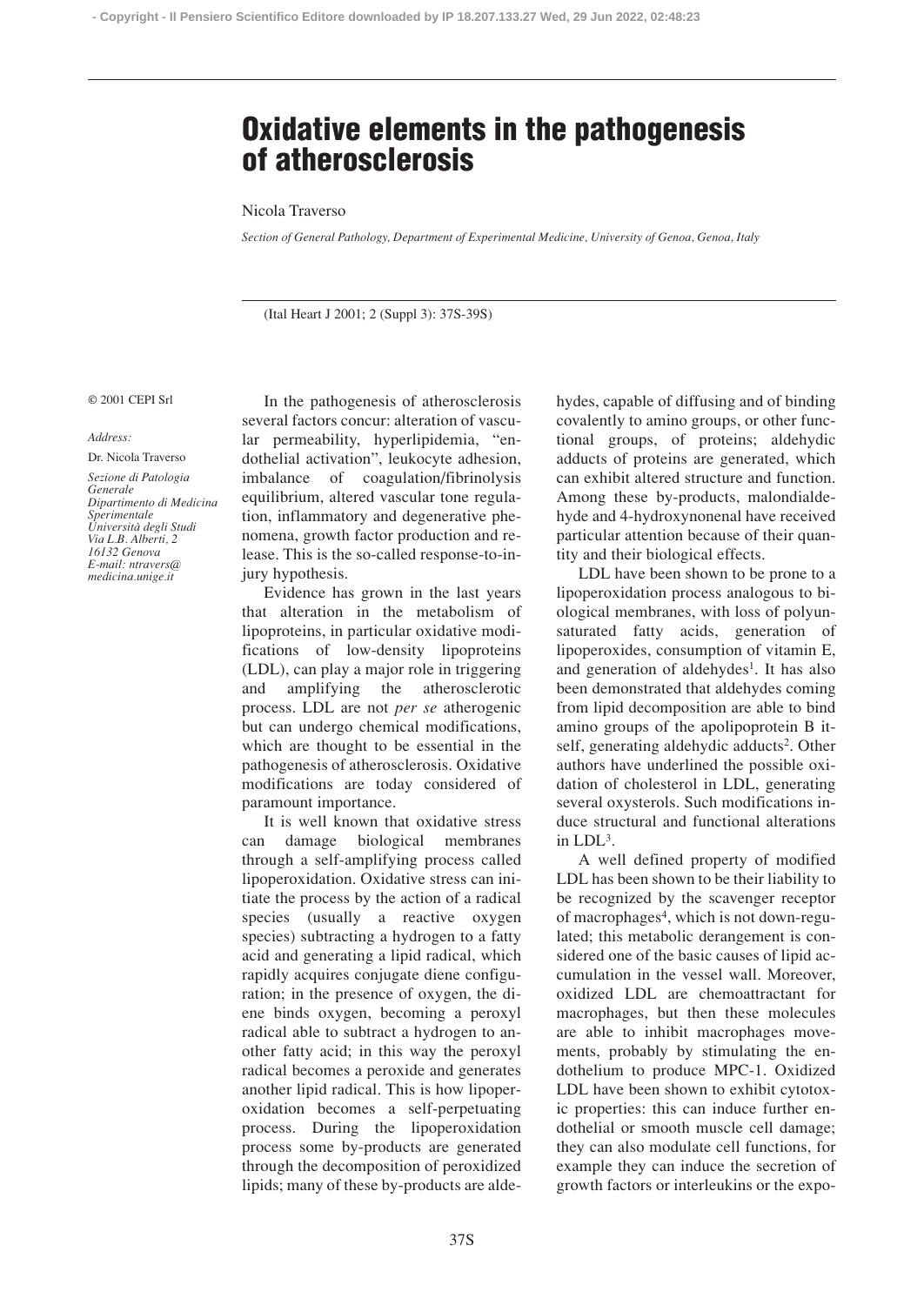sition of membrane receptors (e.g. vascular cell adhesion molecule-1).

More recently, other possible mechanisms than reactive oxygen species-mediated phenomena have been proposed for LDL lipoperoxidation *in vivo*: peroxidase-dependent oxidation5 and hypochlorite-dependent oxidation<sup>6</sup>. It is conceivable that these mechanisms can be active in the atherosclerotic lesion, where macrophages are well represented, since macrophages are a physiological source of peroxidase and hypochlorite.

Moreover, it has been demonstrated that oxidized LDL, as well as many covalently modified proteins, are immunogenic. This observation has led to the hypothesis that immunological mechanisms can be involved in the pathogenesis of the atherosclerotic plaque; indeed it is known today that lymphocytes, in particular T lymphocytes, infiltrate the atherosclerotic lesions, can be attracted by cytokines, and can interact with multiple new antigens formed *in loco* by LDL oxidation too. The role of immunological mechanisms has been underlined by the observation that apolipoprotein E deficient mice, an animal model of atherosclerosis, possess high titers of autoantibodies to malondialdehyde-lysine, which should reflect the existence of such modification *in vivo*7. Moreover, the presence of malondialdehyde and 4-hydroxynonenal adducts in the atherosclerotic plaques has been demonstrated with immunological methodology $^{7,8}$ ; the simultaneous presence of advanced glycosylation end-products gives evidence for possible interactions between oxidation and glycation: the glycoxidation process9. The glycoxidation process can occur inside the LDL particle: the glycation of phospholipids is accompanied by the peroxidation of their unsaturated fatty acids.

An unresolved problem is the site of LDL oxidation. It is widely accepted that the interfaces plasma/endothelium and endothelium/subendothelial macrophages can be elective oxidation sites, particularly in condition of increased LDL exudation; metalcatalyzed lipoperoxidation, peroxidase, hypochlorite and nitric oxide radical are the probable cause of LDL oxidative modification. On the contrary, circulating LDL do not seem to be extensively oxidized.

It has anyway to be kept in mind that, while we have well standardized methods for the evaluation of glycation end-products, such as pentosidine<sup>10</sup>, markers of long-term oxidative damage accumulation are not so easily found<sup>11</sup>. Methodologies are often complex and molecular knowledge incomplete. Recently, a quantification of aldehydic adducts in human native LDL failed to find 4-hydroxynonenal adducts<sup>12</sup>, which casts some shadow on the oxidative interpretation of atherosclerosis.

A different approach to evaluate oxidative damage is considering protein peroxidation, a process which

has been much less studied than lipoperoxidation in the past but is now receiving increasing attention. Starting in a manner probably similar to lipoperoxidation, it leads to the formation of oxidized amino acids, some of which are possible candidate molecular markers of oxidative damage accumulation<sup>13</sup>. DOPA, o- and m-tyrosine, dytirosine, 5-hydroxyleucine have been signaled as increased in human atherosclerotic plaques14. Another group found a 100-fold increase of dityrosine in atherosclerotic lesion LDL compared to plasma, but not elevated levels of o- and m-tyrosine: this should indicate a role for tyrosyl radical but not for metal ions in the pathogenesis of atherosclerosis<sup>15</sup>; the same group observed that 3-nitrotyrosine was 90 fold increased in LDL of atherosclerotic intima compared with plasma LDL; this indicates a role for nitric oxide in LDL oxidation in vascular lesions<sup>16</sup>.

## **References**

- 1. Esterbauer H, Jurgens G, Quehenberger O, Koller E. Autoxidation of human low density lipoprotein: loss of polyunsaturated fatty acids and vitamin E and generation of aldehydes. J Lipid Res 1987; 28: 495-509.
- 2. Steinbrecher UP. Oxidation of human low density lipoprotein results in derivatization of lysine residues of apolipoprotein B by lipid peroxide decomposition products. J Biol Chem 1987; 262: 3603-8.
- 3. Hoff HF, O'Neil J. Structural and function changes in LDL after modification with both 4-hydroxynonenal and malondialdehyde. J Lipid Res 1993; 34: 1209-17.
- 4. Steinbrecher UP, Lougheed M, Kwan WC, Dirks M. Recognition of oxidized low density lipoprotein by the scavenger receptor of macrophages results from derivatization of apolipoprotein B by products of fatty acid peroxidation. J Biol Chem 1989; 264: 15216-23.
- 5. Wieland E, Parthasarathy S, Steinberg D. Peroxidase-dependent metal-independent oxidation of low density lipoprotein in vitro: a model for in vivo oxidation? Proc Natl Acad Sci USA 1993; 90: 5929-33.
- 6. Hazell LJ, van den Berg JJM, Stocker R. Oxidation of lowdensity lipoprotein by hypochlorite causes aggregation that is mediated by modification of lysine residues rather than lipid oxidation. Biochem J 1994; 302: 294-304.
- 7. Palinski W, Ord VA, Plump AS, Breslow JL, Steinberg D, Witzum JL. ApoE-deficient mice are a model of lipoprotein oxidation in atherogenesis. Arterioscler Thromb Vasc Biol 1994; 14: 605-16.
- 8. Palinski W, Koshinski T, Butler SW, et al. Immunological evidence for the presence of advanced glycosylation end products in atherosclerotic lesions of euglycemic rabbits. Arterioscler Thromb Vasc Biol 1995; 15: 571-82.
- 9. Baynes JW, Thorpe SR. Glycoxidation and lipoxidation in atherogenesis. Free Radic Biol Med 2000; 28: 1708-16.
- 10. Odetti P, Traverso N, Cosso L, Noberasco G, Pronzato MA, Marinari UM. Good glycemic control reduces oxidation and glycation end-products in collagen of diabetic rats. Diabetologia 1996; 39: 1440-7.
- 11. Traverso N, Menini S, Cosso L, et al. Immunological evidence for increased oxidative stress in diabetic rats. Diabetologia 1998; 41: 265-70.
- 12. Requena JR, Fu MX, Ahmed MU, et al. Quantification of malondialdehyde and 4-hydroxynonenal adducts to lysine